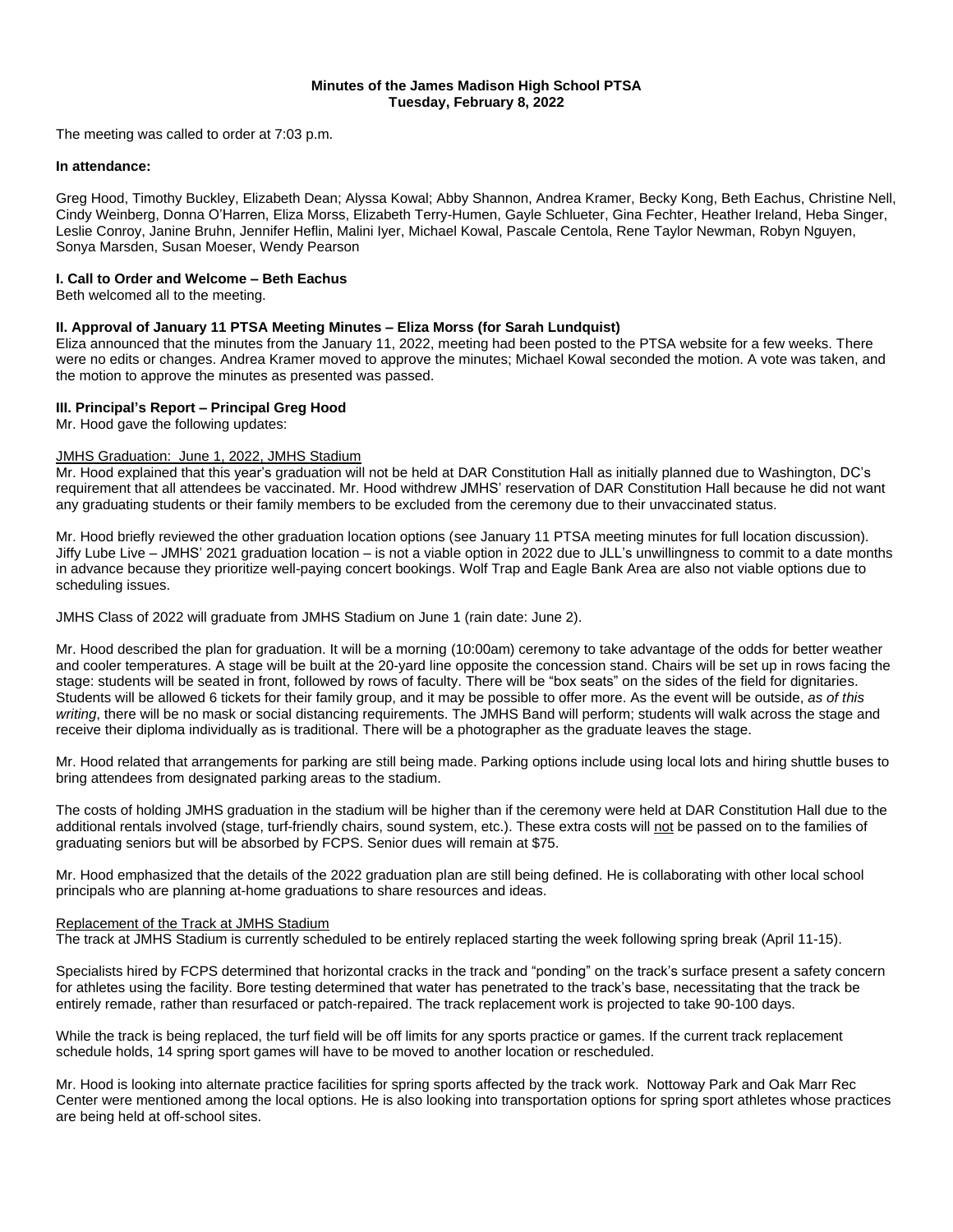The current work schedule for the track's replacement will also overlap with the date for JMHS graduation. FCPS has assured Mr. Hood that JMHS stadium will be usable for the Class of 2022 graduation on June 1, despite the ongoing track work.

At several points during his presentation, Mr. Hood emphasized that it is FCPS that set the date for the track's replacement, and that he had no control over the scheduling. He is actively working with FCPS administration to see if there is any way to shift the schedule of the track work to mitigate its effect on spring sports and on the Class of 2022 graduation.

FCPS has told Mr. Hood that the track work cannot be shifted entirely to the summer months because more time is needed and part of the work is sensitive to temperatures. By starting work in early April, FCPS is confident that the stadium area will be ready for the fall sports season, which starts August 1.

Mr. Hood's talks with FCPS about the track's replacement are active and ongoing. He made clear that he is passing along all comments and concerns from the JMHS community to FCPS administration for their response.

# **IV. Student Services Report – Tim Buckley**

Mr. Buckley gave the following updates:

### AP "Return Fee"

It is FCPS policy to fully fund up to six (6) AP tests per student. In response to community feedback, under certain circumstances FCPS will no longer require families to pay the College Board's \$40-per-test "return fee" for students who opt out of AP tests for which they are already registered.

If a student opts out of an AP test that has already been ordered, and that test is one of the 6 AP tests that FCPS provides the student at no cost, then the student will be charged the \$40 "return fee" assessed by the College Board.

If a student opts out of an AP test that has already been ordered, and that test is the student's  $7<sup>th</sup>$  AP test or greater, then the student will not be charged the \$40 "return fee" assessed by the College Board. FCPS will absorb the "return fee" instead. Note that the College Board will not refund the cost of that AP test itself to the student.

### Academic Advising

70% of JMHS students have entered their course choices into Naviance for the 2022-23 school year. Those who have not yet done so are being reminded. Through March, students will be meeting individually with their counselors to review their course choices. Starting in April, teachers will be asked to review students' course choices to confirm that students have been appropriately placed. Teachers will meet with students whose course selections merit further adjustment. The goal is to have students feeling confident and secure about their course selections for 2022-23 and that by June, all course selection shifting is complete. Mr. Buckley emphasized that it will be extremely difficult to accommodate in September any student requests for schedule adjustments.

### **V. Faculty Report – Elizabeth Dean**

In addition to the excitement surrounding course selection for 2022-23, JMHS is pleased to announce an expansion of elective offerings, including Forensic Science, African American History, and Independent Study. During Warhawk Time, older students are answering younger students' questions about electives, and it is heartening for staff and teachers to see this mentoring and transfer of experience and knowledge.

Dr. Dean also thanked the PTSA and specifically its Staff and Teacher Appreciation Committee for their continued work on behalf of the teachers and staff. The Anita's Breakfast Burrito spread in January was a wonderful surprise and a terrific morale booster.

### **VI. Student Government Report – Alyssa Kowal**

SGA is preparing for several events this spring:

- Madison Monarch (March) is a newly developed event for seniors.
- Spring Formal (March 26) will be held in the main gym with masks.
- Prom (May 21) will be held at the State Theatre.

Alyssa remarked that many students are extremely concerned about how the schedule for the track's replacement will impact spring sports practices and games; the need for transportation options for spring sports; and the Class of 2022 graduation. Mr. Hood assured the group that he is aware of the students' concerns and reiterated the information he had shared earlier in the meeting.

Susan Moeser added later in the meeting that the SGA will create a community closet that will collect donated dresses for dances.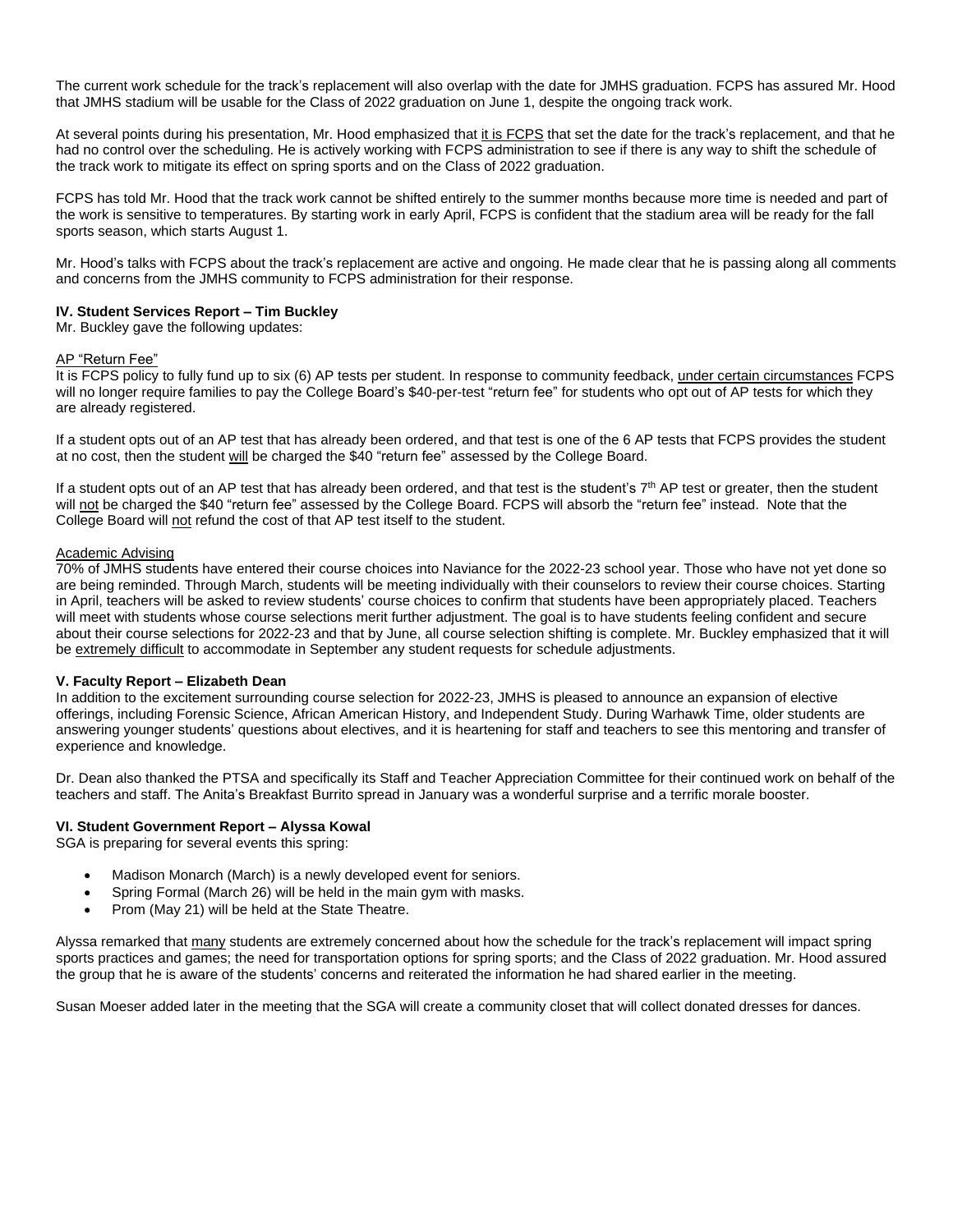# **VII. President's Report – Beth Eachus**

Beth started by stating that the Anita's Breakfast Burrito spread mentioned by Dr. Dean in her report was made possible by the financial support of the charitable foundation *One Neighborhood Foundation*, which generously sponsored the event.

Beth said that the weekly *Thankful Thursdays* gift card raffle for teachers and staff (organized by Karla Mihalak) is ongoing and much appreciated by teachers and staff. JMHS families continue to donate gift cards to support the raffle and more are always appreciated.

If anyone would like to help the Staff and Teacher Appreciation Committee, please contact the committee chairs Darla Dirth and Angie Gutenson at [staffrecognition@jmhsptsa.org.](mailto:staffrecognition@jmhsptsa.org)

Beth also discussed the progress of plans for All Night Grad. Those comments can be found in the Committee Reports.

# **VIII. Treasurer's Report – Janine Bruhn**

At the request of Beth Eachus, Tim Buckley put on-screen the chart of current PTSA financials.

Before the Treasurer presented her report, Beth gave some background. She stated that the membership needed to vote to adjust the 2021-2022 budget so that the PTSA could honor two scholarships awarded during the 2020-2021 fiscal year that were not paid out in 2020-2021 due to end-of-fiscal year transitions and a report omission. Janine Bruhn gave some detail of her forensic research which identified how these scholarships were not awarded in the 2020-2021 fiscal year. Janine also attested that her research verified that no PTSA funds are unaccounted for.

The two scholarships in question are: The JMHS Faculty Award scholarship (recipient: Louize Bingi), and the scholarship created in 2021 in memory of JMHS science teacher Mr. Romeo (recipient: Meghna Parameswaran).

Beth repeated that a membership vote is required to make adjustments to the 2021-2022 PTSA budget in order to bring the promised scholarships current. Beth asked for discussion; there was none. Sonya Marsden made the motion to amend the 2021-2022 PTSA budget as recommended. Gayle Schlueter seconded the motion. A vote was taken, and the motion passed. The amendments made will be reflected in the next Treasurer's Report.

Janine reviewed the PTSA's current balance sheet and reported that the organization is in strong financial shape.

Janine reported that the following occurred during the reporting period of January 1-31, 2022:

# **Report period:** January 1-31, 2022

- Budget fitness as of January 2021:
	- $\circ$  Net membership income has met the 2021-2022 budget goal of \$7,700 with 529 members.
	- $\circ$  PTSA donations has exceeded the 2021-2022 budget goal of \$7,500 (with \$11,945 in donations).
	- $\circ$  Academic Boosters has exceeded the 2021-2022 budget goal of \$2,000 (with 3,581 in donations).
- Overall financial status through January 2022 (as reflected in the PTSA budget handout):
	- o PTSA revenues through January 2022 are \$25,134. The PTSA account has had expenses of \$7,968 to date.
		- $\circ$  ANG income in January is \$3,235 for a total of \$7,647 to date. No expenses to date.

## **General membership vote on 2021-2022 budget change:**

- Propose to increase the 2021-2022 PTSA scholarship budget by \$500 from \$4500 to \$5000 to cover the following:
	- \$1000 to pay out the 2021 Faculty Scholarship (budgeted for 2020-2021 but not paid due to an oversight in June 2021 see *below)*
	- \$3000 for the 2022 Make a Difference Scholarship TBD by Scholarship Committee (in current budget)
	- \$1000 for the 2022 Faculty Award Scholarship TBD by the JMHS faculty (in current budget)

2. Propose to create a 2021-2022 budget line for the Science Department Scholarship in honor of Mr. Romeo:

• \$1500 for the 2021 Mr. Romeo Scholarship that was not paid out in 2021 (\$1500 in donations were collected June 2021 donations – no cost to PTSA budget)

### **Historical summary of 2020-2021 budget changes made in May/June 2021 but not recorded in 2020-2021 budget:**

- \$3000 was moved from Academic Awards to PTSA Scholarships as follows:
	- o Academic Awards and Staff Development was reduced by \$3000 (from \$8000 to \$5000) with \$0 costs for 2020-2021.
	- o PTSA Scholarships was increased by \$3000 (from \$4000 to \$7000) with \$6000 costs for 2020-2021, leaving \$1000 balance.
	- $\circ$  The \$1000 balance was the Faculty Award Scholarship that was not paid in 2021 (reason for the 2021-2022 payout).
	- o The PTSA Scholarship ending expense for 2020-2021 of \$4500 was inaccurate due to an accounting error. Actual costs were \$6000 but the \$1500 in donations to the Mr. Romeo Scholarship offset the expenses.

# **Going forward (2022-2023) the scholarship budget will return to \$4,000:**

• Make a Difference Scholarship is limited to \$3000 with 3 awards at \$1000 or 6 awards at \$500 (TBD by Scholarship Committee) unless amendments or changes are voted for by membership.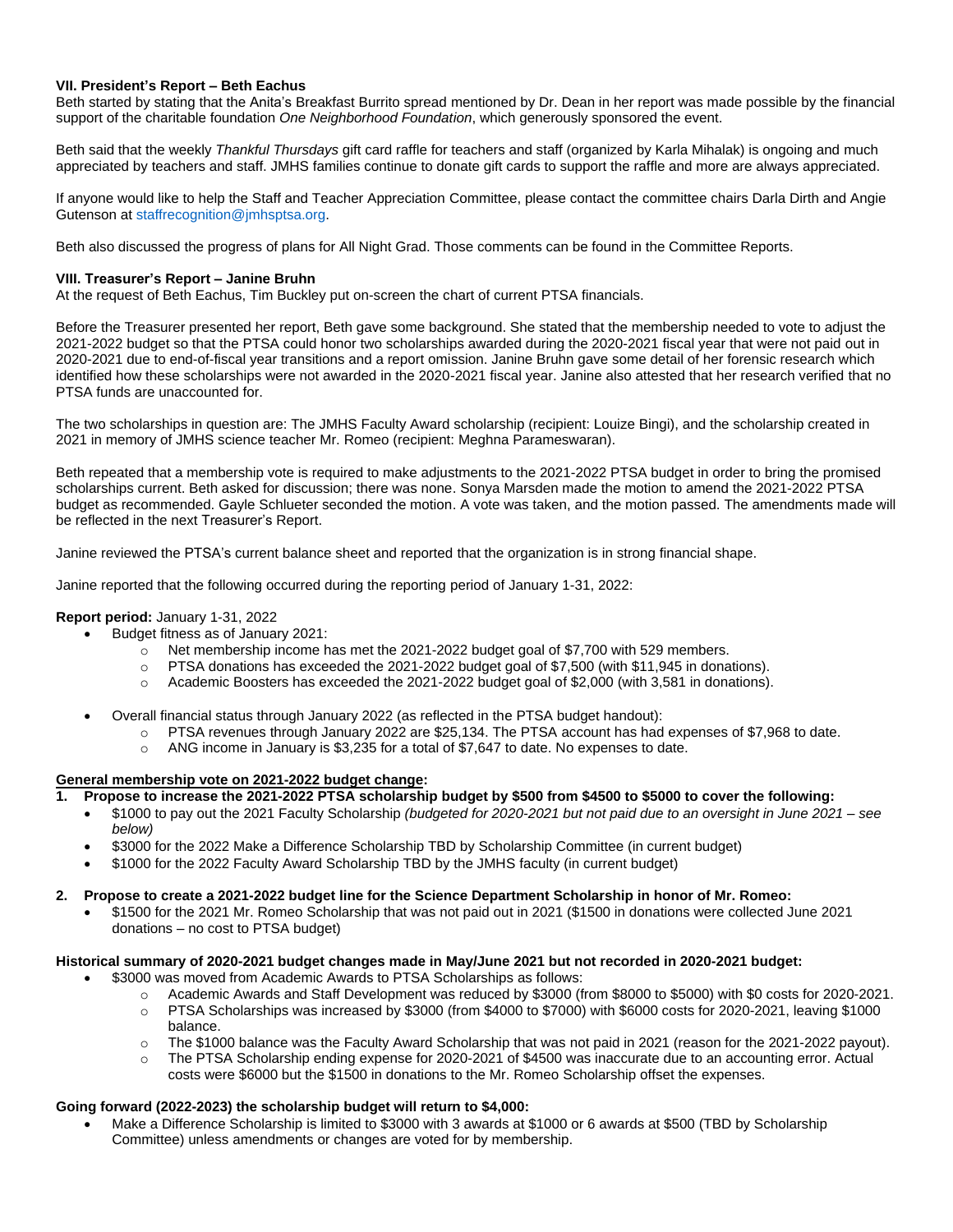- Faculty Award Scholarship will be \$1000 (TBD by the JMHS faculty) and sponsored by the PTSA.
- A separate line of accounting will be created for the Mr. Romeo Scholarship. The scholarship donations will fund the annual award (TBD by the JMHS science department).

Since this meeting is not being held in person, anyone who needs a check written should send Janine an email at [treasurer@jmhsptsa.org.](mailto:treasurer@jmhsptsa.org) She will send a soft copy for you to return with receipts and she can cut a check for you.

| <b>MONUME MOONIG and CAPCHOCS</b><br>and report reneats additing from barraary |    | January<br>2022 |    | Total     |  |
|--------------------------------------------------------------------------------|----|-----------------|----|-----------|--|
| Income                                                                         |    |                 |    |           |  |
| 200 Membership and donations, net                                              |    | 0.00            |    | 0.00      |  |
| 210 Membership and donation revenues, gross                                    |    | 0.00            |    | 0.00      |  |
| 211 Donations - general                                                        |    | 0.00            |    | 11,945.02 |  |
| 213 Membership dues                                                            |    | 49.16           |    | 9,766.32  |  |
| Total 210 Membership and donation revenues, gross                              | \$ | 49.16           | \$ | 21,711.34 |  |
| Total 200 Membership and donations, net                                        | \$ | 49.16           | s  | 21,711.34 |  |
| 300 Academic booster revenues, net                                             |    | 0.00            |    | 0.00      |  |
| 310 Donations - academic boosters                                              |    | 1.000.00        |    | 3,581.13  |  |
| 311 Practice Exam expenses                                                     |    | 0.00            |    | 1,311.00  |  |
| Total 300 Academic booster revenues, net                                       | \$ | 1,000.00        | s  | 4,892.13  |  |
| 375 Miscellaneous                                                              |    | 0.00            |    | 600.00    |  |
| <b>380 Food Bank Donations</b>                                                 |    | 575.55          |    | 2,251.94  |  |
| 400 All Night Grad Income                                                      |    | 0.00            |    | 0.00      |  |
| 402 ANG - Registration Deposits                                                |    | 1,898.52        |    | 3,506.43  |  |
| 405 All Night Grad donation                                                    |    | 549.00          |    | 1,025.34  |  |
| 406 ANG Yard Signs                                                             |    | 749.21          |    | 3,114.94  |  |
| Total 400 All Night Grad Income                                                | \$ | 3,196.73        | \$ | 7,646.71  |  |
| <b>Total Income</b>                                                            | \$ | 4,821.44        | s  | 37,102.12 |  |
| <b>Cost of Goods Sold</b>                                                      |    |                 |    |           |  |
| 250 Costs of Membership                                                        |    | 0.00            |    | 0.00      |  |
| 251 Cost of directories                                                        |    | 0.00            |    | 800.00    |  |
| 252 National, State, and County Dues                                           |    | 134.02          |    | 2,069.02  |  |
|                                                                                | \$ | 134.02          | \$ | 2,869.02  |  |
| <b>Total 250 Costs of Membership</b>                                           |    |                 |    |           |  |
| <b>Total Cost of Goods Sold</b>                                                | \$ | 134.02          | s  | 2,869.02  |  |
| <b>Gross Profit</b>                                                            | s  | 4,687.42        | s  | 34,233.10 |  |
| <b>Expenses</b>                                                                |    |                 |    |           |  |
| 500 School and Teacher Support                                                 |    | 0.00            |    | 0.00      |  |
| 503 Special projects                                                           |    | 0.00            |    | 321.42    |  |
| <b>Total 500 School and Teacher Support</b>                                    |    | 0.00            | s  | 321.42    |  |
| 600 Student and Parent Support                                                 |    | 0.00            |    | 0.00      |  |
| 603 Parenting Network and Student Services                                     |    | 0.00            |    | 250.00    |  |
| 604 PTA Scholarship                                                            |    | 1,000.00        |    | 1,000.00  |  |
| 606 Special Ed Programs                                                        |    | 0.00            |    | 114.85    |  |
| 610 Food Bank                                                                  |    | 0.00            |    | 628.04    |  |
| <b>Total 600 Student and Parent Support</b>                                    |    | 1,000.00        | s  | 1,992.89  |  |
| 700 Community and Hospitality                                                  |    | 0.00            |    | 0.00      |  |
| 702 Hospitality committee expenses                                             |    | 174.95          |    | 3,884.29  |  |
| Total 700 Community and Hospitality                                            | \$ | 174.95          | s  | 3,884.29  |  |
| 800 Administration                                                             |    | 0.00            |    | 0.00      |  |
| 801 Insurance                                                                  |    | 0.00            |    | 343.00    |  |
| 802 Supplies and postage                                                       |    | 0.00            |    | 21.69     |  |
| 803 Website and On-line accounting fees                                        |    | 188.97          |    | 482.44    |  |
| 805 Accounting/ Taxes                                                          |    | 0.00            |    | 750.00    |  |
| <b>Total 800 Administration</b>                                                | \$ | 188.97          | \$ | 1,597.13  |  |
| Total Expenses                                                                 | \$ | 1,363.92        | \$ | 7,795.73  |  |
| Net Operating Income                                                           | \$ | 3,323.50        | \$ | 26,437.37 |  |

Monthly income and expenses – this report reflects activity from January 1-31, 2022: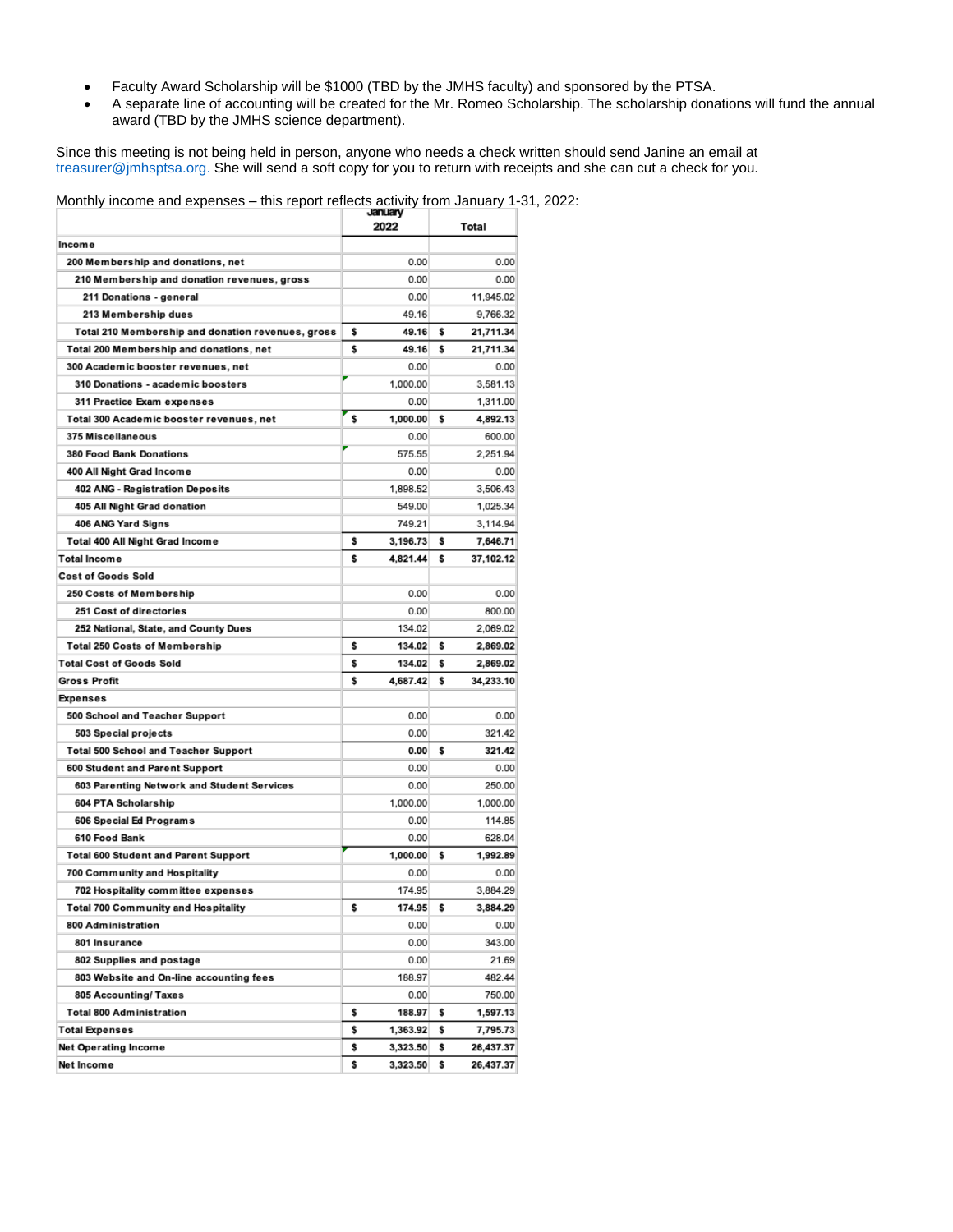# **IX. Committee Reports**

Membership – Robyn Nguyen

Robyn reported that the PTSA added a few new members since the PTSA meeting on January 11. The revenues from those new memberships are reflected in the Treasurer's Report.

Staff and Teacher Appreciation – Beth Eachus (for Dara Dirth, Angie Gutenson, Karla Mihalak) Please refer to the President's Report above.

## All Night Grad – Beth Eachus (for Sarah Español)

Sarah and her committee are booking entertainment for ANG; there will a variety of activities including a casino, DJ, and photo booth.

Sarah encourages seniors and their families to buy tickets ASAP for ANG. Early bird ticket pricing ends on February 15. Families of seniors also have the opportunity to order personalized signs to celebrate their graduate. The graduation signs are a key source of funding for ANG. Both tickets for ANG and signs and may be purchased from the PTSA [website.](https://jmhsptsa.us12.list-manage.com/track/click?u=61f8e218af754ad85e15854fa&id=5a045d47c1&e=90b4bc84d3)

Sarah also encourages all JMHS families to consider donating raffle prizes for ANG. To donate prizes, see the [SignUpGenius](https://www.signupgenius.com/go/8050e4ba5a72aa4f49-senior1) on the PTSA Facebook page.

## Choir – Pascale Centola

A large number of Choir students (over 50) have qualified for District Choir, and they will be singing in the District Choir concert at Washington-Liberty HS on February 12.

Pascale and Sonya Marsden (Orchestra) announced that Choir and Orchestra have a combined fundraiser at the Vienna Chipotle on February 16. Mention "Mad Music," "Mad Choir," or "Mad Orchestra" when ordering to be sure these groups get the credit.

## Drama – Pascale Centola

The Drama department competed in the One Act competition and came in 2<sup>nd</sup>! The One Act Regionals are on February 10 at Marshall High School, where One Acts will compete for regional recognition and the opportunity to move on to the state level.

## Orchestra – Sonya Marsden

The Orchestra is preparing for their Spring Assessments. The pre-assessment concert will be on February 23 at 7:00 pm. The Orchestra's assessment concerts will be March 4-5. Everyone is invited to attend.

Orchestra and Choir will go on a spring trip to Williamsburg and Virginia Beach.

### Band – Heather Ireland

Winter Guard season has started and the group is attending competitions.

18 members of the Band have qualified for the District Band. Band is also preparing for the Spring Assessments. The Band's preassessment concert will be March 10. The Band's assessment concerts will be March 17-18. Everyone is invited to attend.

# Athletic Boosters – Greg Hood & Tim Buckley

It is District Finals season for all winter sports teams. In gymnastics, one JMHS student won the All-Around. In Swim, the women's swim team received 2<sup>nd</sup> place in Regionals.

### Academic Boosters - Abby Shannon

Mock Academic Testing continues to be offered to JMHS students. A mock SAT was offered on February 5. Mock ACT testing is scheduled for February 26.

The Academic Boosters are moving ahead with academic certificate ceremonies, both for current recipients (2020-2021) and graduated students (2019-2020) who were not able to receive their academic letters and certificates due to Covid-19. These ceremonies will be held by grade and online in the next few weeks. Abby is working with Mr. Buckley to schedule the ceremonies, including for those students who have graduated.

Students qualify for an academic letter by earning a 4.0 weighted average or better over the course of a school year. Students will receive their academic letter the first time that they are recognized for this achievement. Students who achieve the 4.0+ standard more than once will receive a certificate only to commemorate their subsequent awards.

Beth Eachus provided some background about the delayed academic recognition ceremonies, saying that in 2020 Covid-19 disrupted JMHS' usual vendors of academic letters and certificates. Now that the supply of these items has been restored, these ceremonies can resume.